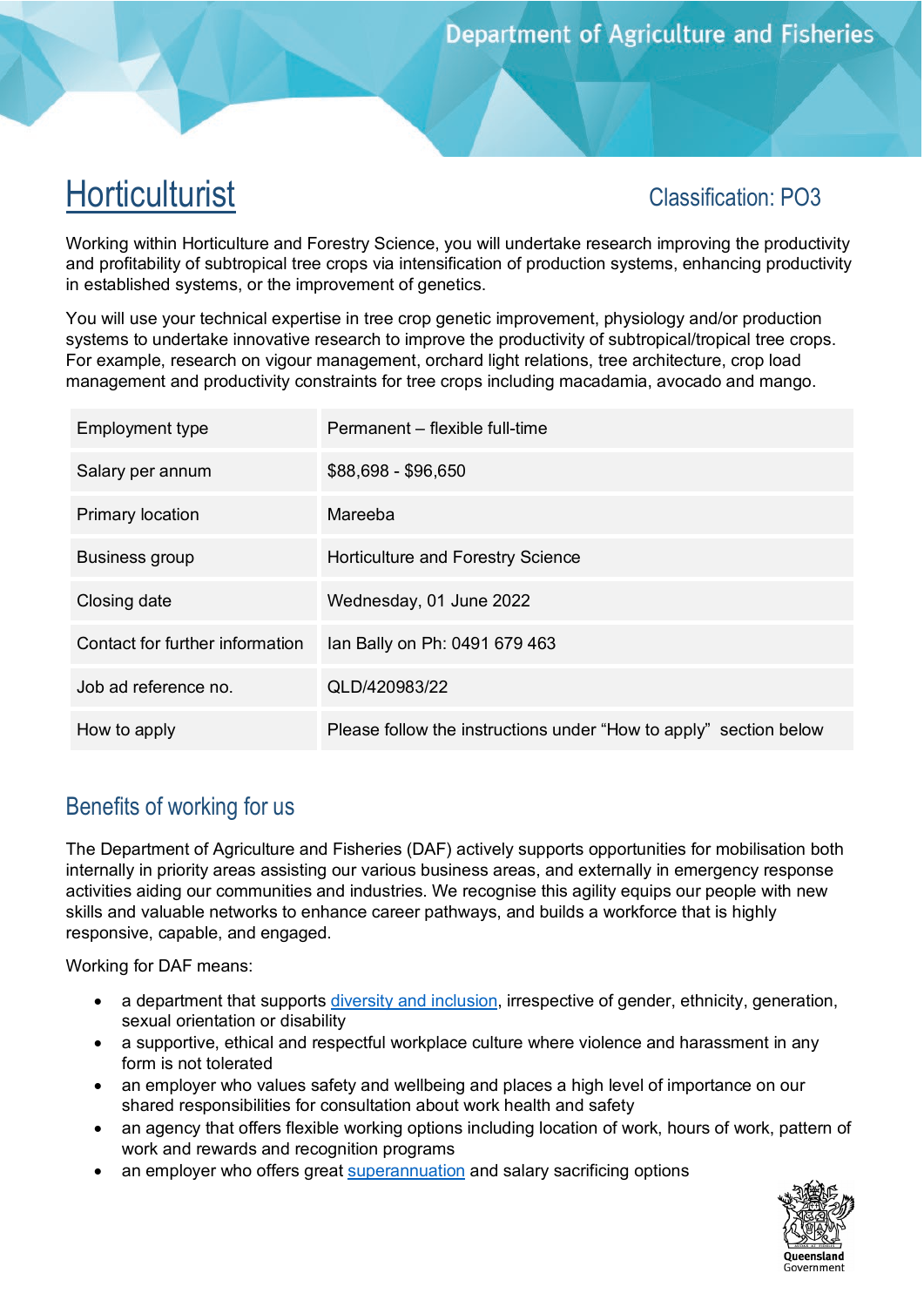## What you will do

- You will use your technical expertise in tree physiology, orchard systems management and/or genetic improvement of tree crops to undertake innovative research aimed at improving the productivity and profitability of Queensland's mango and other tree crop industries.
- You will collaborate with internal and external partners on projects that improve knowledge and understanding of intensive high-density orchard systems.
- You will effectively and efficiently design, manage and analyse subtropical/tropical tree crop research trials using well developed understanding of statistical principles and experimental design in liaison with biometricians.
- Use well developed written and oral communication skills to report project outcomes to grower and industry representatives, peers and collaborators, government, and funding body stakeholders, and publish research outputs in grower-focused publications and peer reviewed scientific journals.
- Provide expert advice to industry in relation to tree and orchard management of tropical and subtropical fruits and undertake extension activities where required to communicate project outcomes to growers and other industry and government stakeholders.
- Maintain an active professional development program to develop and update knowledge of tree crop physiology and orchard systems.
- Supervise and coordinate technical support staff and collaborate research facility management.

## What we are looking for

Appointments in the public service are based on merit. We'll assess your merit for this role by looking at what you've done previously – the knowledge, skills and experience you've built, your potential for development and your personal qualities.

The department uses the *[Leadership competencies for Queensland](https://www.forgov.qld.gov.au/leadership-competencies-queensland)* to describe what highly effective, everyday leadership looks like in the public sector. For this role, we will consider how well you demonstrate the leadership competencies critical to the performance of an individual contributor focussing on these **key competencies**:

| <b>Vision</b>         | • Leads strategically                                                                                   |
|-----------------------|---------------------------------------------------------------------------------------------------------|
|                       | Thinks critically and acts on the broader purpose of the system                                         |
|                       | • Stimulates ideas and innovation                                                                       |
|                       | Gathers insights and embraces new ideas and innovation to inform future practice                        |
|                       |                                                                                                         |
| <b>Results</b>        | • Builds enduring relationships                                                                         |
|                       | Builds and sustains relationships to enable the collaborative delivery of customer-<br>focused outcomes |
| <b>Accountability</b> | • Demonstrates sound governance                                                                         |
|                       | Maintains a high standard of practice through governance and risk management                            |

Full details of the leadership competency descriptors and behavioural indicators can be found on the [Queensland Government website.](https://www.forgov.qld.gov.au/leadership-competencies-queensland)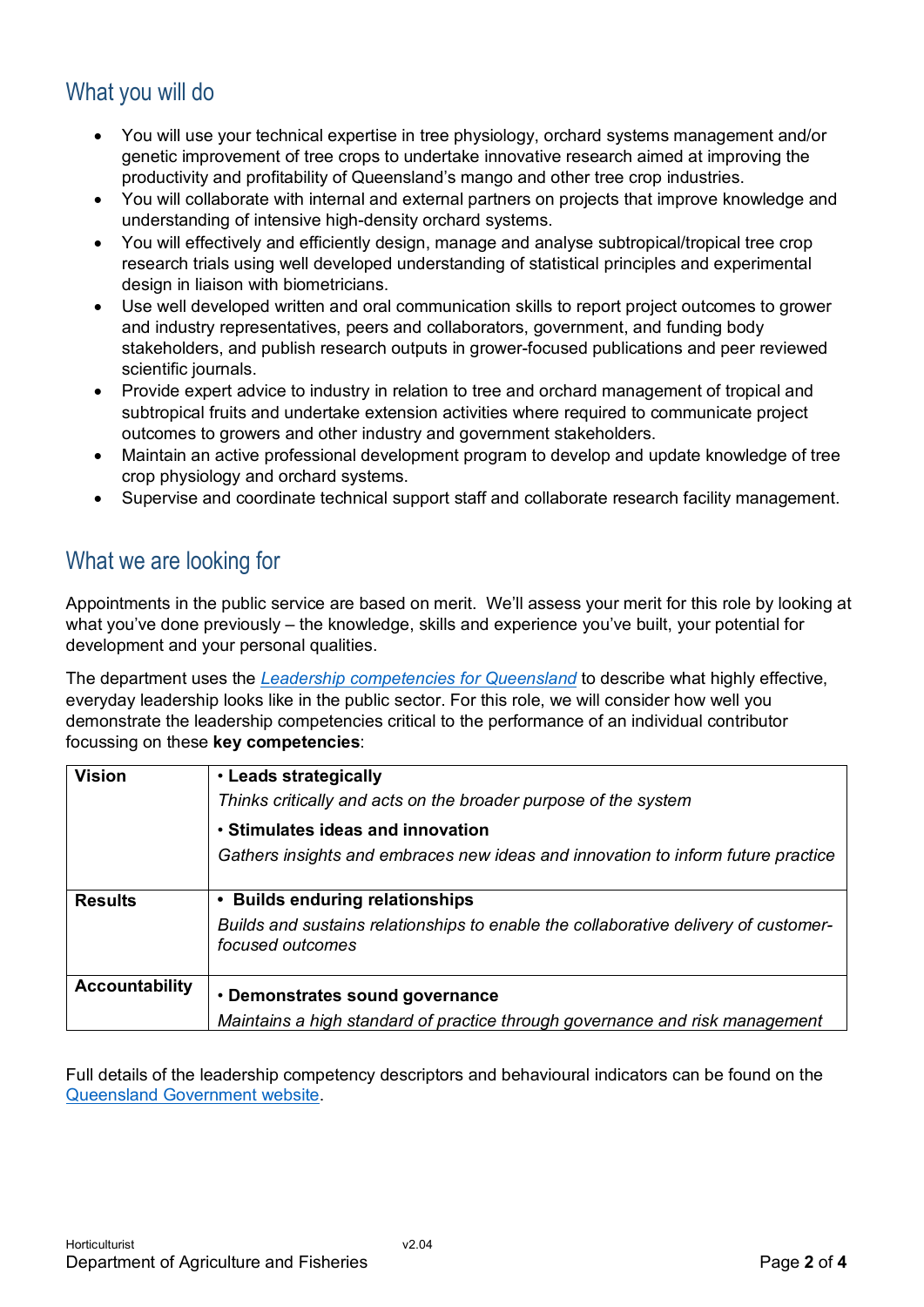### You must also have

- A degree in agricultural science, applied science or equivalent qualifications in a field relevant to this position. Post-graduate qualifications are desirable but not essential.
- Functional and technical knowledge of tree crop physiology and/or production systems.
- The ability to undertake out of hours work and overnight and intra- and inter-state travel, when required.
- A current "C" class drivers' licence is a requirement for this role.

#### What we do

The Department of Agriculture and Fisheries (DAF) promotes profitable agriculture, fisheries and forestry industries for Queensland. DAF employs over 2000 people in areas including policy development, leading-edge science, biosecurity, fisheries, forestry management, trade and export. DAF also leads the Queensland Government's response to natural disasters and biosecurity incidents as they relate to our agriculture industries and our community.

Further information is available from the department's website at [daf.qld.gov.au](http://www.daf.qld.gov.au/) and our social media [accounts.](https://www.daf.qld.gov.au/news-media/social-media)

The Agriculture group drives policy, strategy and legislation to support agriculture and fisheries industry development. It also delivers innovative, practical solutions through smart science in collaboration with a range of partners.

#### How to apply

To apply for this role, you will need to submit the following:

Upload a one to two-page pitch or cover letter briefly describing how you meet the key competencies required for the role, along with your current resume detailing your previous work or voluntary experience, including two referees who have personally observed you displaying the key competencies required for this role to [www.smartjobs.qld.gov.au](http://www.smartjobs.qld.gov.au/)

#### Submit your application online

Applying online through the Smart jobs and careers website [www.smartjobs.qld.gov.au](http://www.smartjobs.qld.gov.au/) is the preferred means to submit an application. To do this, access the 'apply online' facility on the Smart jobs and careers website. You will need to create a 'My SmartJob' account before submitting your online application.

By applying online you can track your application through the process, maintain your personal details through registration and withdraw your application if required.

If you experience any technical difficulties when accessing [www.smartjobs.qld.gov.au](http://www.smartjobs.qld.gov.au/) please contact 13 QGOV (13 74 68). All calls relating to the status of your application once the job has closed should be directed to the contact officer on the role description.

If you do not have internet access and are unable to submit your application online please contact the QSS Customer Support Team on 1300 146 370, between 9am to 5pm Monday to Friday, to enquire about alternative arrangements.